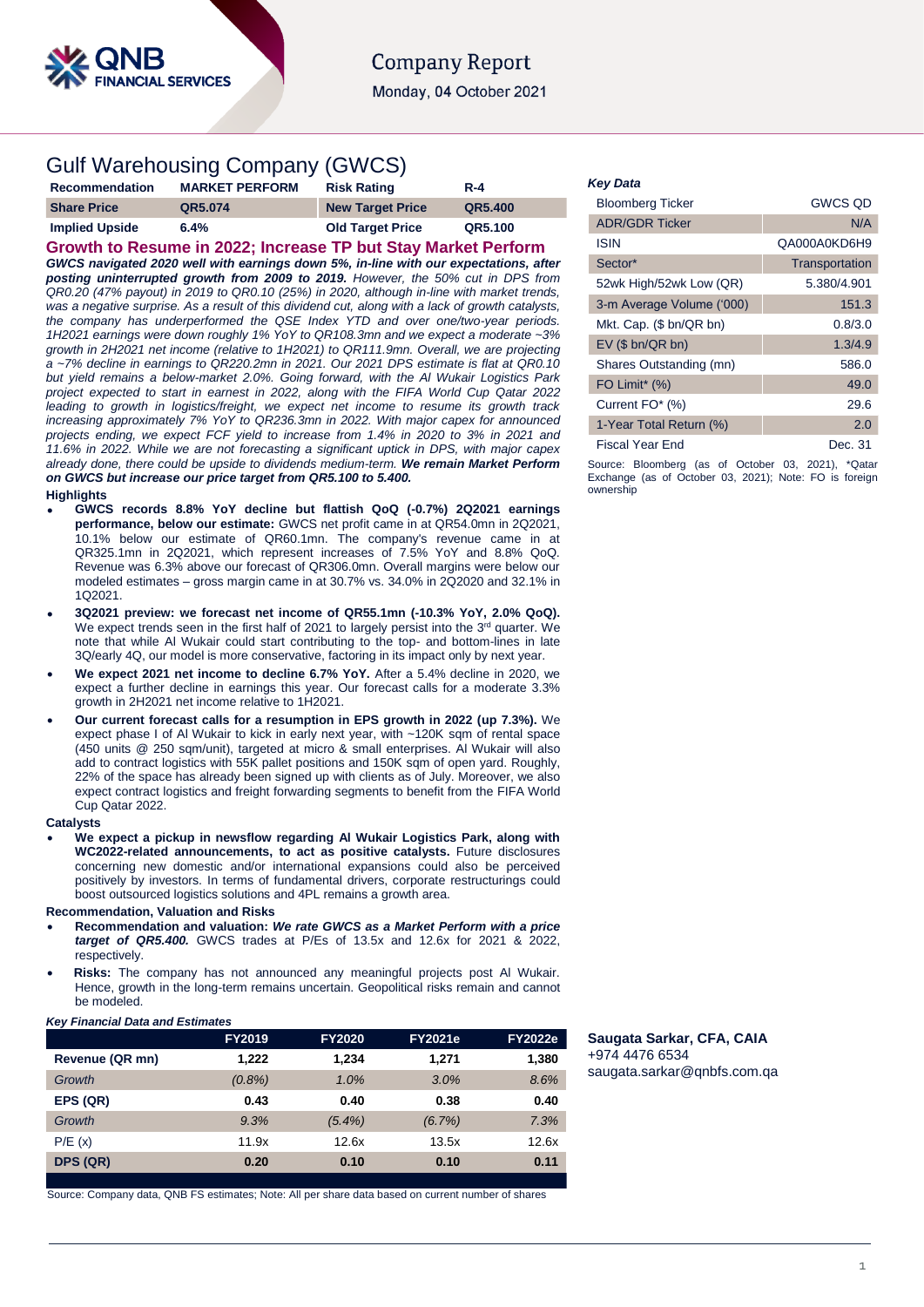# **Valuation and Key Ratios**

# *Valuation Metrics*

|                                     | 2016   | 2017  | 2018  | 2019  | 2020  | 2021e | 2022e | 2023e | 2024e | 2025e | 2026e |
|-------------------------------------|--------|-------|-------|-------|-------|-------|-------|-------|-------|-------|-------|
| <b>Valuation</b>                    |        |       |       |       |       |       |       |       |       |       |       |
|                                     |        |       |       |       |       |       |       |       |       |       |       |
| EV/EBITDA                           | 13.5x  | 12.1x | 9.2x  | 9.4x  | 9.8x  | 9.7x  | 8.9x  | 8.6x  | 7.9x  | 7.2x  | 6.6x  |
| P/E                                 | 14.5x  | 13.8x | 13.0x | 11.9x | 12.6x | 13.5x | 12.6x | 13.1x | 12.6x | 12.2x | 11.9x |
| P/CF                                | 6.6x   | 8.9x  | 8.0x  | 8.7x  | 6.7x  | 8.6x  | 7.4x  | 7.1x  | 7.1x  | 6.9x  | 6.8x  |
| P/FCF                               | nmf    | 67.3x | 10.4x | 17.7x | 72.8x | 33.3x | 8.7x  | 8.3x  | 8.2x  | 8.1x  | 7.9x  |
| P/BV                                | 2.0x   | 1.9x  | 1.8x  | 1.7x  | 1.6x  | 1.4x  | 1.3x  | 1.2x  | 1.2x  | 1.1x  | 1.0x  |
| Dividend Yield                      | 3.2%   | 3.4%  | 3.7%  | 3.9%  | 2.0%  | 2.0%  | 2.2%  | 2.2%  | 2.4%  | 2.6%  | 2.6%  |
| FCF Yield                           | -17.0% | 1.5%  | 9.6%  | 5.6%  | 1.4%  | 3.0%  | 11.6% | 12.1% | 12.1% | 12.4% | 12.7% |
| Source: Bloomberg, QNB FS estimates |        |       |       |       |       |       |       |       |       |       |       |

*Ratio Analysis*

|                                        | 2016    | 2017     | 2018   | 2019     | 2020     | 2021e    | 2022e  | 2023e   | 2024e | 2025e | 2026e   |
|----------------------------------------|---------|----------|--------|----------|----------|----------|--------|---------|-------|-------|---------|
| Growth (%)                             |         |          |        |          |          |          |        |         |       |       |         |
| Revenue                                | 7.8%    | 15.5%    | 25.6%  | $-0.8%$  | 1.0%     | 3.0%     | 8.6%   | $-2.3%$ | 1.0%  | 1.5%  | 1.5%    |
| Cash Gross Profit                      | 8.6%    | 19.4%    | 22.4%  | $-1.3%$  | $-4.1%$  | 2.1%     | 3.2%   | $-2.2%$ | 0.8%  | 0.7%  | 0.7%    |
| <b>EBITDA</b>                          | 11.5%   | 20.1%    | 26.5%  | $-2.7%$  | $-3.4%$  | 0.3%     | 2.1%   | $-3.3%$ | 0.4%  | 0.3%  | 0.3%    |
| <b>EBIT</b>                            | 11.1%   | 20.3%    | 18.5%  | $-0.6%$  | $-2.0%$  | $-2.1%$  | 5.0%   | $-5.8%$ | 0.1%  | 0.2%  | $-0.2%$ |
| Net Profit                             | 11.1%   | 4.8%     | 6.0%   | 9.3%     | $-5.4%$  | $-6.7%$  | 7.3%   | $-3.8%$ | 3.7%  | 3.5%  | 2.8%    |
| Cash Flow Per Share                    | 1033.7% | $-25.6%$ | 10.5%  | $-7.6%$  | 29.8%    | $-22.4%$ | 17.2%  | 4.0%    | 0.3%  | 1.6%  | 2.3%    |
| Free Cash Flow Per Share               | nmf     | nmf      | 544.8% | $-41.1%$ | $-75.6%$ | 118.7%   | 284.6% | 4.7%    | 0.3%  | 1.8%  | 2.7%    |
| Dividends Per Share                    | 6.7%    | 6.2%     | 11.8%  | 5.3%     | $-50.0%$ | 0.0%     | 10.0%  | 0.0%    | 9.1%  | 8.3%  | 0.0%    |
| Profitability (%)                      |         |          |        |          |          |          |        |         |       |       |         |
| Gross Margin                           | 46.9%   | 48.4%    | 47.2%  | 47.0%    | 44.7%    | 44.2%    | 42.1%  | 42.1%   | 42.0% | 41.7% | 41.3%   |
| <b>EBITDA</b> Margin                   | 38.0%   | 39.5%    | 39.8%  | 39.1%    | 37.4%    | 36.4%    | 34.2%  | 33.9%   | 33.7% | 33.3% | 32.9%   |
| <b>EBIT</b> Margin                     | 25.4%   | 26.5%    | 25.0%  | 25.1%    | 24.3%    | 23.1%    | 22.4%  | 21.6%   | 21.4% | 21.1% | 20.8%   |
| Net Margin                             | 24.2%   | 22.0%    | 18.5%  | 20.4%    | 19.1%    | 17.3%    | 17.1%  | 16.9%   | 17.3% | 17.6% | 17.9%   |
| RoAE                                   | 14.0%   | 13.9%    | 14.1%  | 14.4%    | 12.7%    | 11.1%    | 11.0%  | 9.8%    | 9.5%  | 9.2%  | 8.9%    |
| RoAA                                   | 6.2%    | 5.6%     | 5.8%   | 6.4%     | 5.9%     | 5.3%     | 5.5%   | 5.4%    | 5.6%  | 5.8%  | 6.0%    |
| <b>BEP</b>                             | 6.5%    | 6.8%     | 7.8%   | 7.9%     | 7.6%     | 7.0%     | 7.2%   | 6.9%    | 6.9%  | 7.0%  | 7.0%    |
| RoAIC                                  | 6.0%    | 7.8%     | 10.0%  | 9.7%     | 8.9%     | 8.3%     | 9.3%   | 9.0%    | 9.2%  | 9.4%  | 9.6%    |
| RoACE                                  | 7.0%    | 7.7%     | 9.2%   | 9.2%     | 8.8%     | 8.1%     | 8.4%   | 8.1%    | 8.3%  | 8.4%  | 8.5%    |
| Liquidity                              |         |          |        |          |          |          |        |         |       |       |         |
| <b>Current Ratio</b>                   | 2.0x    | 1.5x     | 1.8x   | 1.5x     | 1.4x     | 1.6x     | 1.7x   | 1.9x    | 2.0x  | 2.1x  | 3.1x    |
| <b>Ouick Ratio</b>                     | 2.0x    | 1.5x     | 1.8x   | 1.5x     | 1.4x     | 1.6x     | 1.7x   | 1.8x    | 2.0x  | 2.1x  | 3.1x    |
| Cash Ratio                             | 0.9x    | 0.6x     | 0.9x   | 0.6x     | 0.5x     | 0.6x     | 0.6x   | 0.8x    | 0.9x  | 1.0x  | 1.6x    |
| <b>Debt Ratios</b>                     |         |          |        |          |          |          |        |         |       |       |         |
| Debt-to-Equity                         | 1.2x    | 1.1x     | 1.0x   | 0.8x     | 0.8x     | 0.8x     | 0.6x   | 0.5x    | 0.4x  | 0.2x  | 0.2x    |
| Long-Term Debt-to-Equity               | 1.1x    | 1.0x     | 0.9x   | 0.7x     | 0.7x     | 0.7x     | 0.5x   | 0.4x    | 0.3x  | 0.2x  | 0.1x    |
| <b>EBITDA Interest Coverage</b>        | 8.4x    | 7.2x     | 5.8x   | 6.1x     | 8.7x     | 8.4x     | 9.2x   | 10.7x   | 13.3x | 17.0x | 23.6x   |
| Net Debt-to-EBITDA                     | 4.3x    | 3.7x     | 2.6x   | 2.5x     | 2.8x     | 2.7x     | 2.1x   | 1.5x    | 0.9x  | 0.2x  | $-0.4x$ |
| Debt-to-Capital                        | 0.6x    | 0.5x     | 0.5x   | 0.5x     | 0.5x     | 0.4x     | 0.4x   | 0.3x    | 0.3x  | 0.2x  | 0.1x    |
| Source: Company data, QNB FS estimates |         |          |        |          |          |          |        |         |       |       |         |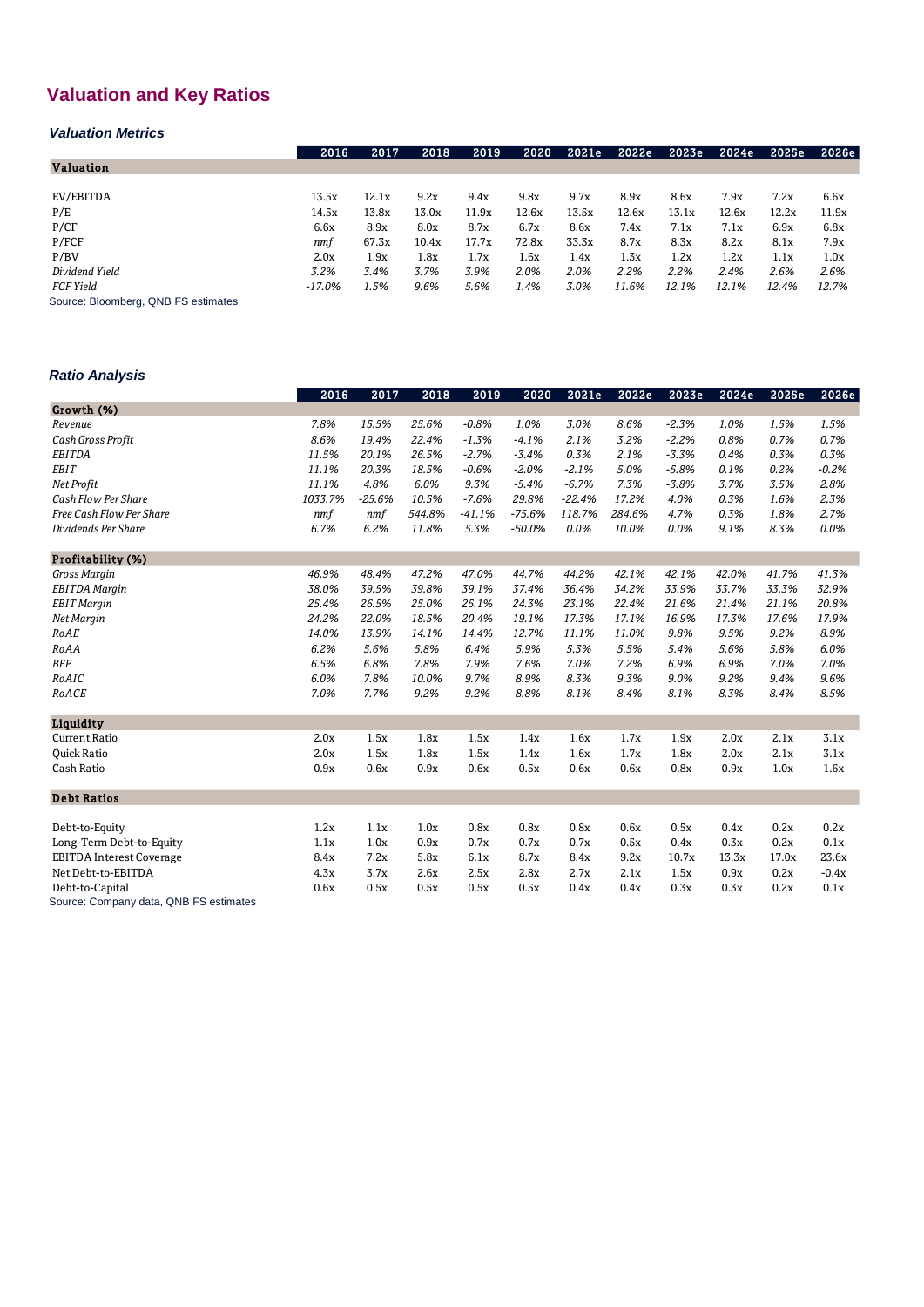# **Detailed Financial Statements**

| Income Statement (In QR mn)                | FY2020         | <b>FY2021e</b> | <b>FY2022e</b> | <b>FY2023e</b> | <b>FY2024e</b> | <b>FY2025e</b> |
|--------------------------------------------|----------------|----------------|----------------|----------------|----------------|----------------|
| <b>Revenue</b>                             | 1,234          | 1,271          | 1,380          | 1,348          | 1,361          | 1,382          |
| <b>YoY Growth</b>                          | 1%             | 3%             | 9%             | $-2%$          | 1%             | 2%             |
| <b>Direct Costs</b>                        | (683)          | (708)          | (800)          | (780)          | (789)          | (806)          |
| <b>Gross Profit</b>                        | 551            | 562            | 580            | 568            | 572            | 576            |
| <b>Gross Margin</b>                        | 45%            | 44%            | 42%            | 42%            | 42%            | 42%            |
| <b>General and Administrative Expenses</b> | (90)           | (100)          | (108)          | (111)          | (114)          | (116)          |
| <b>EBITDA</b>                              | 461            | 462            | 472            | 457            | 458            | 460            |
| <b>YoY Growth</b>                          | $-3%$          | 0%             | 2%             | $-3%$          | 0%             | 0%             |
| <b>EBITDA Margin</b>                       | 37%            | 36%            | 34%            | 34%            | 34%            | 33%            |
| Depreciation and Amortization              | (161)          | (168)          | (163)          | (166)          | (167)          | (168)          |
| <b>EBIT</b>                                | 300            | 294            | 309            | 291            | 291            | 292            |
| <b>YoY Growth</b>                          | $-2%$          | $-2%$          | 5%             | $-6%$          | 0%             | 0%             |
| <b>EBIT Margin</b>                         | 24%            | 23%            | 22%            | 22%            | 21%            | 21%            |
| Net Finance Costs and Other Income         | (62)           | (63)           | (59)           | (50)           | (41)           | (34)           |
| <b>PBT</b>                                 | 238            | 231            | 250            | 241            | 250            | 258            |
| <b>Taxes</b>                               | (2)            | (3)            | (3)            | (3)            | (3)            | (3)            |
| <b>Net Income</b>                          | 236            | 228            | 247            | 238            | 247            | 255            |
| <b>Minority Interest</b>                   | $\overline{0}$ | 8              | 11             | 11             | 11             | 11             |
| <b>Net Income to Equity</b>                | 236            | 220            | 236            | 227            | 236            | 244            |
| <b>YoY Growth</b>                          | $-5%$          | $-7%$          | 7%             | $-4%$          | 4%             | 3%             |
| <b>Net Margin</b>                          | 19%            | 17%            | 17%            | 17%            | 17%            | 18%            |
| EPS (QR)                                   | 0.40           | 0.38           | 0.40           | 0.39           | 0.40           | 0.42           |
| DPS (QR)                                   | 0.10           | 0.10           | 0.11           | 0.11           | 0.12           | 0.13           |
| <b>Payout Ratio</b>                        | 25%            | 27%            | 27%            | 28%            | 30%            | 31%            |

Source: Company data, QNB FS estimates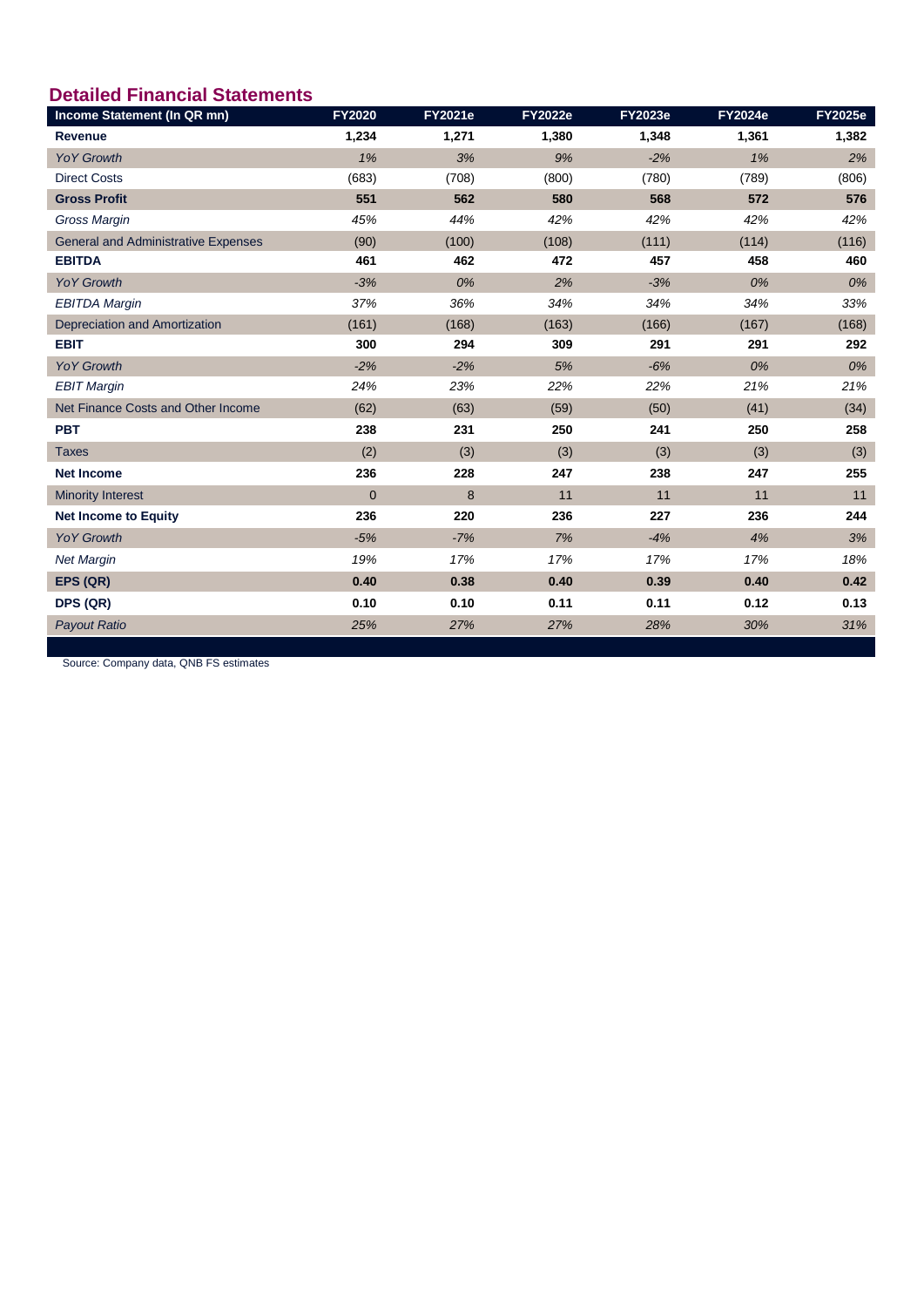| <b>Detailed Financial Statements</b>  |               |                |                |                |                |                |
|---------------------------------------|---------------|----------------|----------------|----------------|----------------|----------------|
| <b>Balance Sheet (In QR mn)</b>       | <b>FY2020</b> | <b>FY2021e</b> | <b>FY2022e</b> | <b>FY2023e</b> | <b>FY2024e</b> | <b>FY2025e</b> |
| <b>Non-Current Assets</b>             |               |                |                |                |                |                |
| PP&E, WIP & Right of Use Assets       | 3,109         | 3,196          | 3,094          | 2.989          | 2.882          | 2.775          |
| <b>Investment Properties</b>          | 41            | 41             | 41             | 41             | 41             | 41             |
| Intangible Assets & Goodwill          | 117           | 117            | 117            | 116            | 116            | 116            |
| Available-for-Sale Investments/Other  | 18            | 18             | 18             | 18             | 18             | 18             |
| <b>Total Non-Current Assets</b>       | 3,285         | 3,372          | 3,269          | 3,164          | 3,057          | 2,950          |
| <b>Current Assets</b>                 |               |                |                |                |                |                |
| Inventories                           | 12            | 13             | 15             | 15             | 15             | 15             |
| Trade and Other Receivables           | 484           | 564            | 612            | 598            | 602            | 613            |
| <b>Bank Balances and Cash</b>         | 299           | 356            | 383            | 429            | 507            | 586            |
| <b>Total Current Assets</b>           | 794           | 933            | 1,010          | 1,042          | 1,124          | 1,214          |
| <b>Total Assets</b>                   | 4,079         | 4,305          | 4,279          | 4,206          | 4,181          | 4,164          |
| <b>Total Shareholders' Equity</b>     | 1,908         | 2,064          | 2,235          | 2,392          | 2,557          | 2,724          |
| Non-Controlling interests             | (3)           | 5              | 16             | 27             | 39             | 50             |
| <b>Non-Current Liabilities</b>        |               |                |                |                |                |                |
| Lease Liabilities & Others            | 249           | 249            | 260            | 272            | 284            | 295            |
| Loans and Borrowings                  | 1,299         | 1,366          | 1,117          | 899            | 680            | 462            |
| <b>Employee Benefits</b>              | 48            | 52             | 56             | 59             | 63             | 67             |
| <b>Total Non-Current Liabilities</b>  | 1,596         | 1,667          | 1,433          | 1,230          | 1,027          | 824            |
| <b>Current Liabilities</b>            |               |                |                |                |                |                |
| <b>Trade Payables</b>                 | 39            | 40             | 46             | 45             | 45             | 46             |
| Loans and Borrowings                  | 290           | 259            | 249            | 219            | 219            | 219            |
| Accruals, Provisions & Other Payables | 210           | 233            | 263            | 257            | 259            | 265            |
| <b>Lease Liabilities</b>              | 13            | 12             | 12             | 11             | 11             | 11             |
| <b>Retention Payable</b>              | 25            | 25             | 25             | 25             | 25             | 25             |
| <b>Total Current Liabilities</b>      | 578           | 570            | 594            | 556            | 559            | 565            |
| <b>Total Liabilities</b>              | 2,174         | 2,236          | 2,028          | 1,787          | 1,585          | 1,389          |
| <b>Total Equity &amp; Liabilities</b> | 4,079         | 4,305          | 4,279          | 4,206          | 4,181          | 4,164          |

Source: Company data, QNB FS estimates